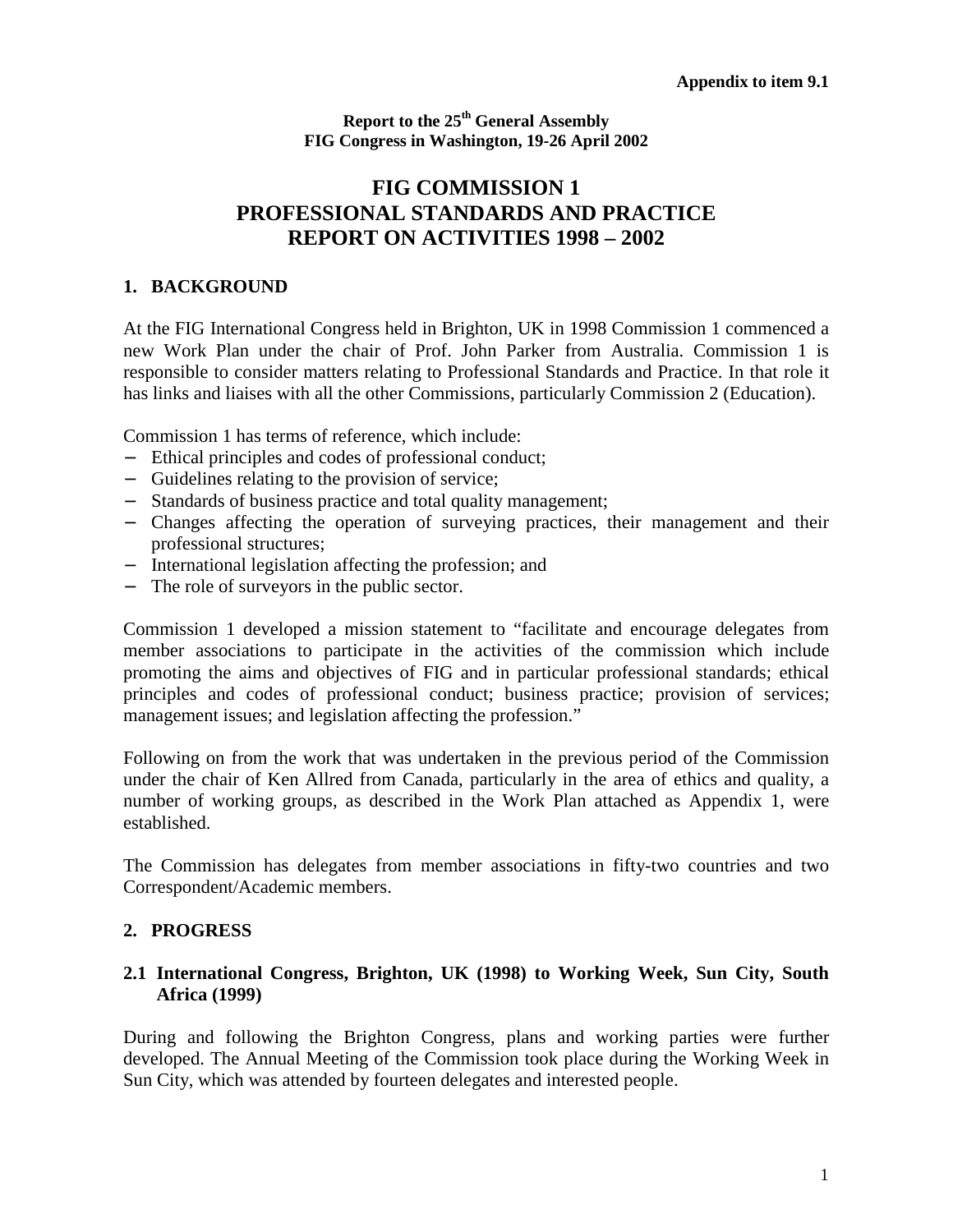Each Working Group Chair presented a report on progress including Stephen Djaba from Ghana who demonstrated a mock up for a Commission 1 web site. All were very impressed with his efforts.

Working Group 1 under the chair of Klaus Rurup of Germany reported on progress on the project to look at "the public sector organisational structures that cover FIG activities and the method of providing services and the role of the private sector". It was proposed the report of the project when published would show the different organisational structures of the survey related activities of various governments around the world including the role of the private sector in providing services to government. It was also proposed that papers would be produced on outsourcing/contracting out of government services and examples of clauses used in contracts that cover quality, timelines and liability and those that impose penalties. A questionnaire was prepared, for sending out to all FIG delegates

Working Group 2, Business Practices, under the chair of Iain Greenway of the UK (at that time, now Ireland) held a useful working group meeting and decided to develop a series of papers that would be presented at each Working Week and work towards creating and publishing by the 2002 Congress a best practice guide which would include such matters as, management, ethics, quality, and the impact of IT on business. The working groups work would be aimed at small and medium sized survey firms.

It was also agreed to try and stimulate a debate around business issues. As an initial issue it was decided to use ethics, as FIG had recently completed revising its code of ethics. As a result three ethical dilemmas were developed and published.

Seven papers and presentations from Commission 1 were made during the Working Week including joint sessions with Commission 2 and the Task Force on Under-represented Groups in Surveying.

The chair of the commission participated in:

- the Commission 2 Seminar in Wuhan, China during October 1998,
- a capacity building forum arranged by the World Bank in San Salvador, El Salvador in December 1998,
- a procurement workshop on land administration arranged by the World Bank in Washington, D.C., USA for Latin American countries in May 1999, and,
- various visits to the UN Food and Agricultural Organisation in Rome and the World Bank in Washington.

## **2.2 Working Week Sun City, South Africa (1999) to Working Week Prague, Czech Republic (2000)**

Work continued on the work plan activities established in 1998, including the completion of the Commission 1 website and the publication of a newsletter.

The Annual Meeting of the Commission took place in Prague.

Working Group 1 who were investigating organisational matters organised a questionnaire to be sent out to all member associations seeking responses on public sector organisational structures that cover FIG activities, the method of providing services and the role of the private sector in the provision of such services. Only a minimal number of responses were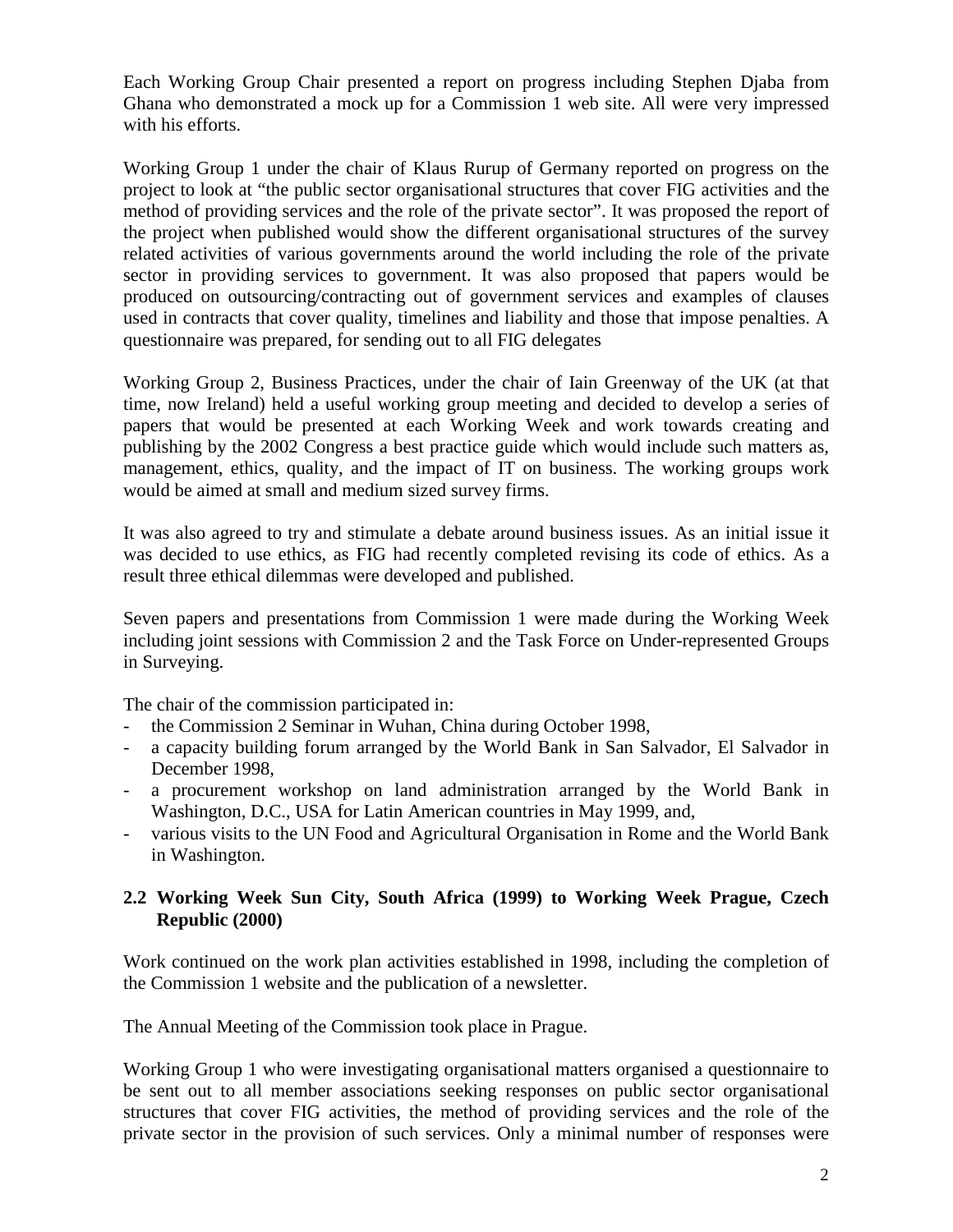received. A report was given at Working Week 2000 in Prague on the progress and results to date.

Working Group 2 looking into business practices created three ethical dilemmas and were included in the Commission 1 newsletter (along with a progress report from the Working Group), the FIG Bulletin, the FIG web site, and the journal Surveying World in the UK. There were a limited number of responses, covering a broad range of views. A paper summarising the dilemmas and relating them back to theory was presented in Prague with the aim of stimulating debate further.

Commission 1 was given the responsibility for two of the sessions in Working Week 2000, being, "Quality Assurance in Surveyor's Profession" and "Multidisciplinary nature of Surveying" and included a paper from John Parker on quality awards, continuing the debate on the topic of how such schemes and awards can be used to best effect by small survey practices. There was also a paper describing the experiences of a Czech firm in implementing a quality program.

Further discussions in Prague determined how to take forward the IT strand of the guidelines, and how to manage the process of creating the guide.

The chair of the Commission was involved with the UN/FIG workshop in October 1999 in Bathurst, Australia from which the Bathurst Declaration emanated, as well as being part of the organising committee for the international conference in Melbourne on "Land Tenure and Cadastral Infrastructure for Sustainable Development". The UN/FIG Roundtable that followed the conference involved the chair in planning and attending.

Commission 1 was an active participant in the South East Asian Surveyors Congress held in Perth in November 1999, including chairing and hosting a session.

As a result of activities by the Commission chair, FIG's Publication No 16, "Constituting Professional Associations" is now on the World Bank website, as an example of how to set up a professional association, particularly aimed at countries that maybe contemplating or implementing a land administration project.

Many of the taskforces, including, Standards, Mutual Recognition and Under Represented Groups in Surveying involved the Commission.

The chair and vice chair participated in the ACCO meeting in Denmark in January 2000 and the chair was also in attendance at the United Nations Regional Cartographic Conference Asia Pacific in April 2000. Visits by the chair included the UNFAO in Rome, the World Bank in Washington and the United Nations in New York.

## **2.3 Working Week Prague, Czech Republic (2000) to Working Week Seoul, Korea (2001)**

The Annual meeting of the Commission took place in Seoul attended by eleven people.

The guide being produced on business practices was proceeding well under the chairmanship of Iain Greenway and includes chapters on legal frameworks, professional ethics, quality, and customer service and information technology. The intended audience are professionals setting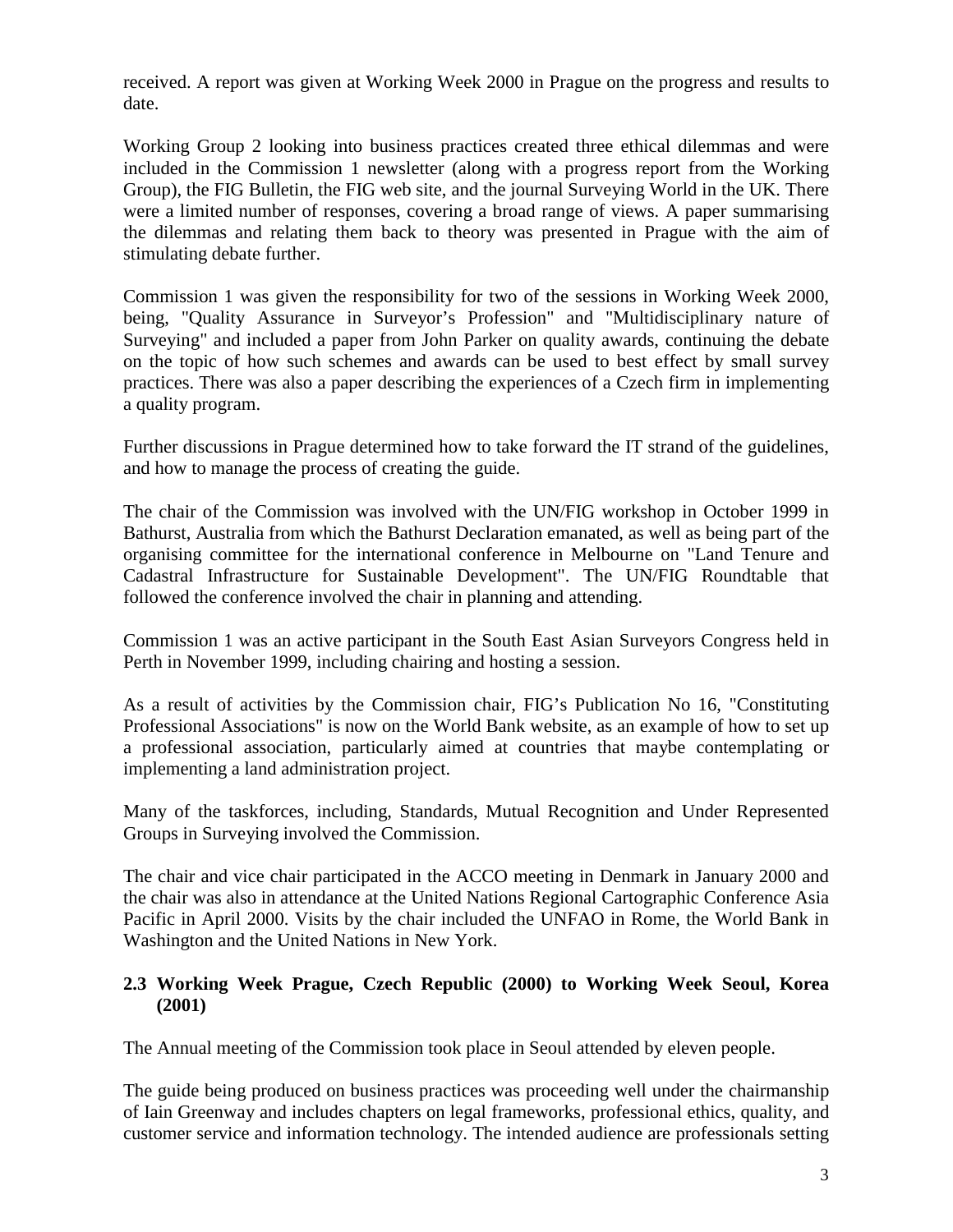up their own private practice survey firms - such people are likely to have received university education and practical training in surveying but will often have limited experience of business practices. The Guide will also be of use to people already in private practice, providing a benchmark against which they can check their systems and practices (the Guide will have at its heart a checklist of topics to be addressed). The Guide will include high level guidance on how practices need to be adapted between different cultures but will not attempt to provide detailed guidance relating to, for instance, the different legal systems in place in each country. The Guide incorporates documents such as the FIG Statement on Ethical Principles and Model Code of Professional Conduct, and the FIG Charter for Quality. It pulls together a range of FIG work in this area, helping raise the standard of business professionalism demonstrated by surveyors, as increasingly expected by customers and governments.

In October 2000 Commission 1 through the chair contributed and participated in the successful Commission 2 Symposium in Argentina, resulting in potentially a number of new members to FIG.

Liaison continued to occur with UN agencies, particularly the World Bank. The chair of Commission 1 represented FIG at World Bank/USAID Central American Workshop in San Salvador, El Salvador on "Training for the Quality and Sustainability of Processes" in November 2000.

The chair also attended the UN Regional Cartographic Conference for the Americas in January 2001 in New York, participated in a World Bank land administration workshop in Washington, D.C., USA in April 2001 and visited Colombia in April 2001.

## **2.4 Working Week Seoul, Korea (2001) to International Congress Washington, USA (2002)**

A workshop was held during the Seoul Working Week to discuss the contents and the preparation of the final document of the business practice guidelines. The guidelines have now been finalised and adopted by Council. The Group has also met the Council's work plan objective to "develop strategies to encourage the surveyor to be customer-orientated and to provide a quality service".

Unfortunately due to minimal feed-back of the questionnaire and the lack of interest of the members of the Working Group very little progress has been achieved on the 'organisation' project.

Arising from the UN Regional Cartographic Conference for the Americas, the chair, representing FIG is responsible for organising a workshop in Mexico in October 2000 on behalf of the UN, PC IDEA and FIG. A visit was made to the UN in New York, the World Bank and USAID in Washington and INEGI in Aguascalientes in Mexico in July 2001 by the chair and Prof. Stig Enemark as preparation for the workshop.

Commission 1 participated and was represented by the chair at the conference in Nairobi, Kenya in October 2001 organised by Commission 3.

The ACCO meeting in Denmark in October 2001 was attended by the chair and vice chair. At the ACCO meeting in Seoul, the chair was elected to represent commission officers at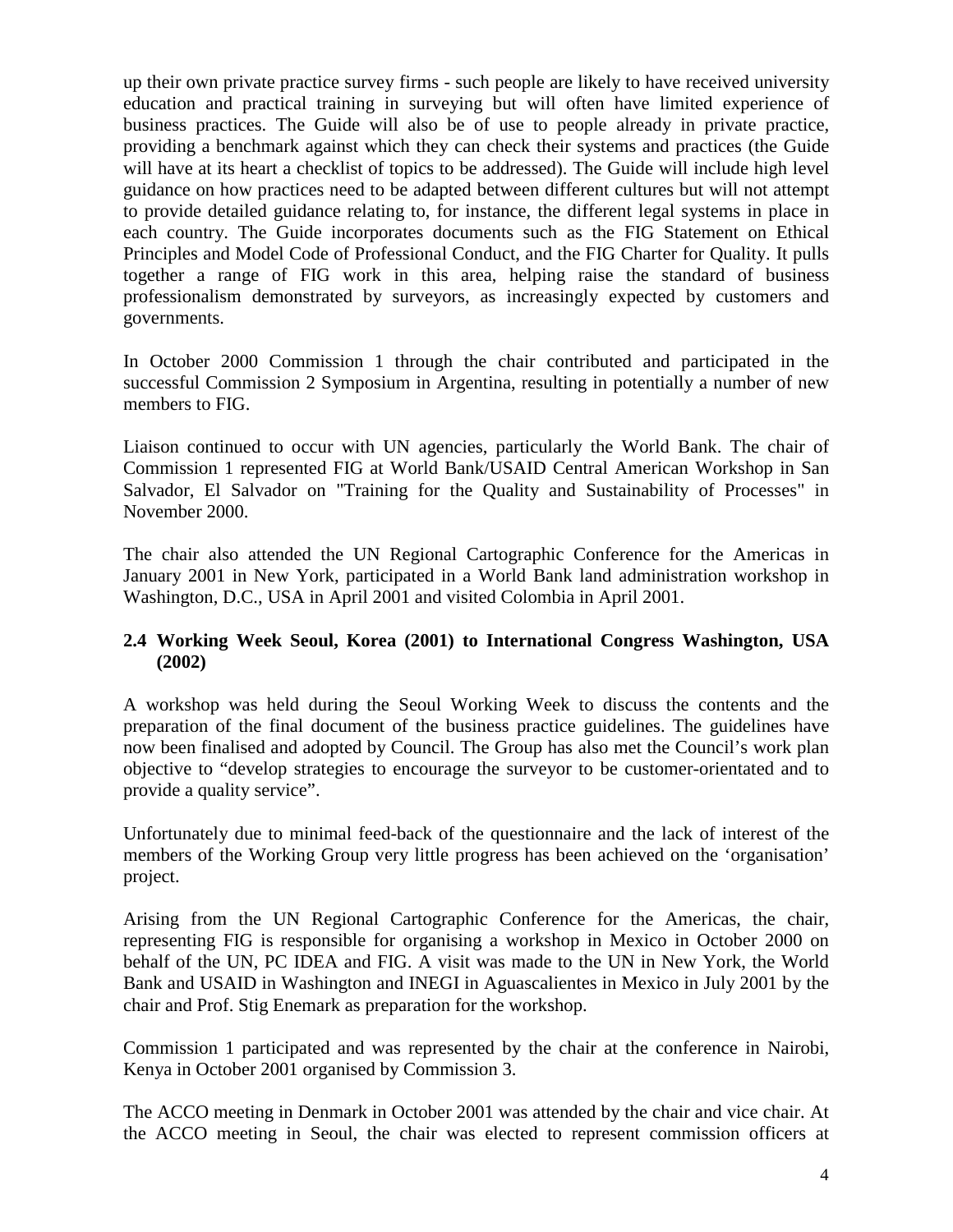Council meetings for 2002. As a result the chair participated at the Council meeting in Washington in December 2001. At the same time visiting the World Bank.

Commission 1 was also invited to participate at the annual conference arranged by the registration body of Nambia (SURCON). Mr. Iain Greenway was able to represent the Commission and presented the keynote address and was guest speaker at their dinner.

At the Washington Congress Commission 1 is responsible for four technical sessions and two joint sessions, a total of 33 papers. It is hoped the papers will provoke discussion, particularly the one on knowledge management in session TS1.1.

The Annual Meeting of the Commission is scheduled to take place in Washington during the Congress.

## **3. OUTPUTS**

The key output of the Commission has been the preparation and publication by the Business Practice Working Group under the chair of Iain Greenway of "Business Matters for Professionals". This FIG publication is published as a guide to support professionals in the task of business management".

As the forward to the guide says "FIG Commission 1 (Professional Standards and Practice) has developed this Guide to provide advice to surveyors in running businesses. It is particularly targeted at individuals starting up in business but it will also provide a useful source of information to those already responsible for a business. Although the Guide is primarily focused on the issues facing private businesses, much of the content will be very relevant to public sector operations, particularly those operating as quasi-businesses with identifiable customers. If there is a demand, further Guides will be produced, tailored to different business sectors."

"The Guide is designed to be of use around the world. It does not pretend to cover the detail of issues in every country and region: instead, the Guide highlights particular topics that a business needs to address, provides frameworks for doing so and suggests sources of additional information. The Guide also incorporates as reference material the FIG Charter for Quality and the FIG Statement of Ethical Principles and Model Code of Professional Conduct, and makes reference to some other key documents."

"The Guide is structured with a brief introduction followed by two overview chapters, one covering the context of a business and the other overviewing business planning issues. Further chapters deal with particular topics, and a checklist summarises the key elements, which a business should ensure that it has in place. Each of the chapters is designed to be self-standing whilst still building to a coherent overall picture."

"The Guide builds on the work of a Commission 1 Working Group led by Chris Hoogsteden which produced the paper 'Management Matters' at the XX FIG International Congress held in Melbourne in 1994, and on work between 1994 and 1998 led by Ken Allred (on ethics) and John Parker (on quality)."